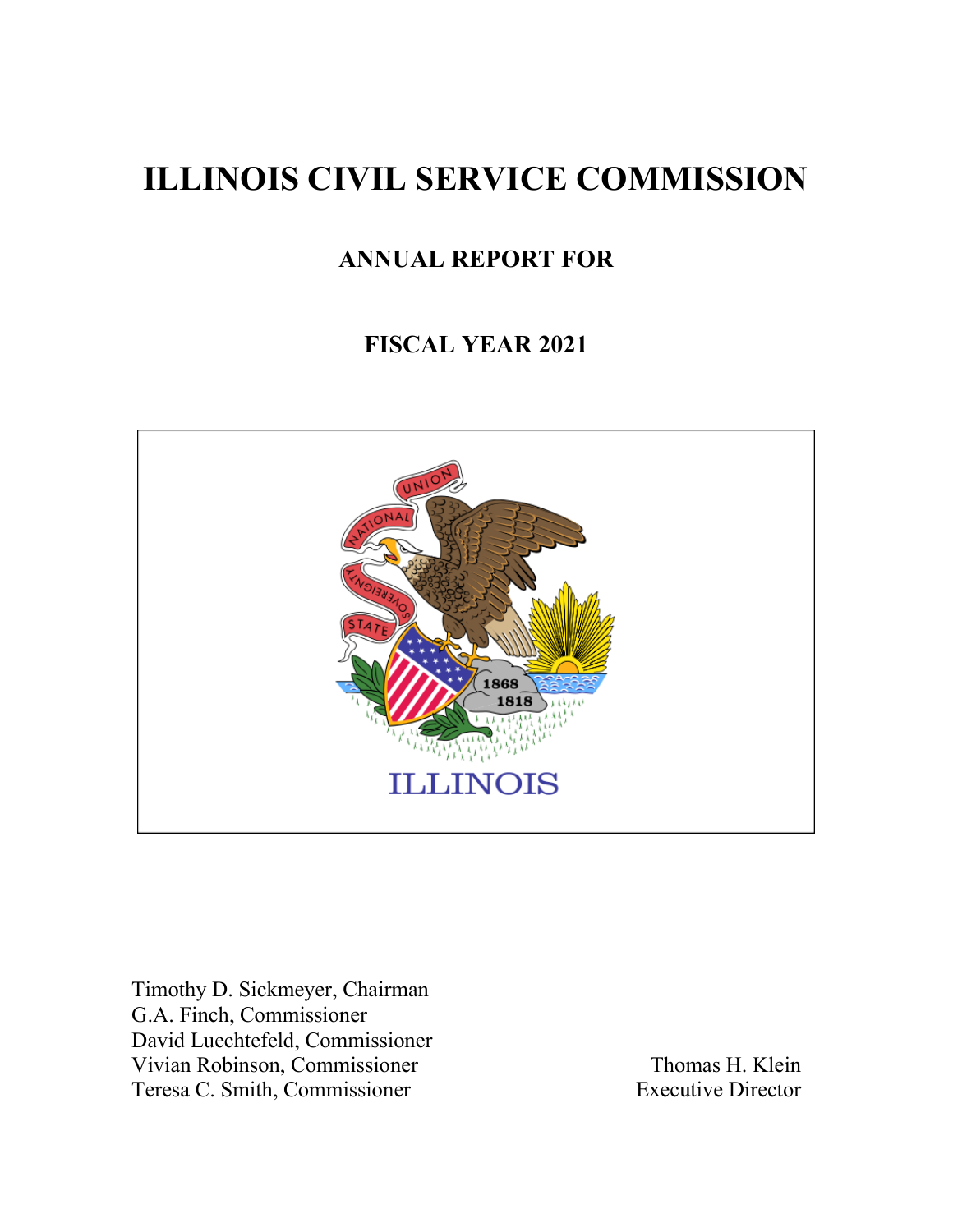

**State of Illinois CIVIL SERVICE COMMISSION 607 East Adams Street, Suite 801 Springfield, IL 62701 PHONE (217) 782-7373 FAX (217) 524-3706 TTY (888) 261-2819 [www2.illinois.gov/sites/ICSC](https://www2.illinois.gov/sites/ICSC)**

**Timothy D. Sickmeyer CHAIRMAN**

**COMMISSIONERS G.A. Finch David Luechtefeld Vivian Robinson Teresa C. Smith**

October 28, 2021

Governor JB Pritzker State of Illinois Springfield, Illinois 62706

Dear Governor:

**Thomas H. Klein EXECUTIVE DIRECTOR**

We submit this report to you, to the members of the General Assembly, and to the citizens of Illinois. It is the Commission's 105th Annual Report and covers the period of July 1, 2020 through June 30, 2021. In this report we have set forth both our responsibilities and accomplishments.

We appreciate the support and encouragement you have given us as we endeavor to carry out the requirements of the Illinois Personnel Code with the goal of providing the citizens of Illinois with a system of personnel administration based on merit principles and scientific method.

Respectfully submitted,

Timothy D. Sickmeyer, Chairman

G.A. Finch, Commissioner

ivian Robinson, Commissioner

David Luechtefeld, Commissioner

Teresa C. Smith, Commissioner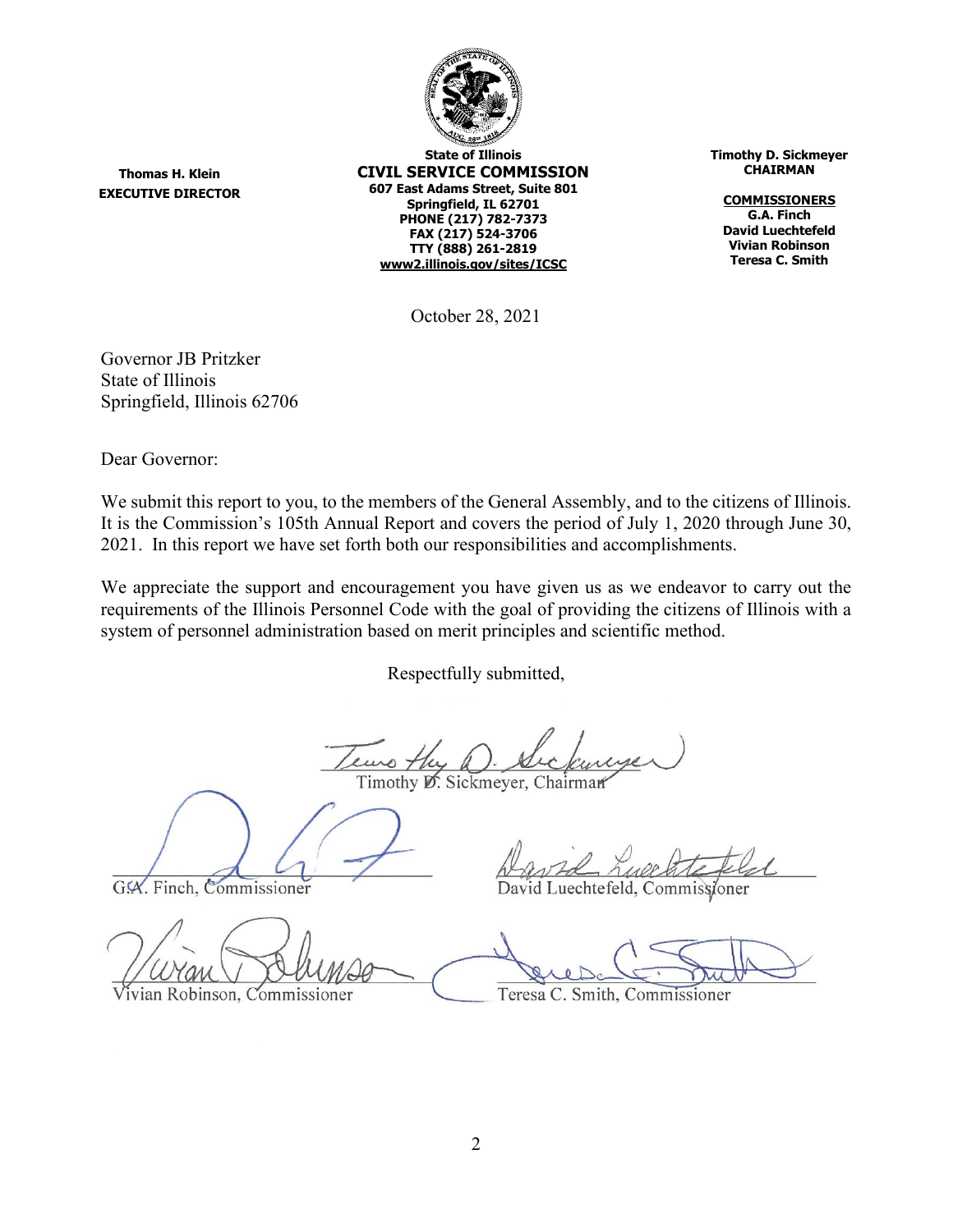# **TABLE OF CONTENTS**

#### Page Number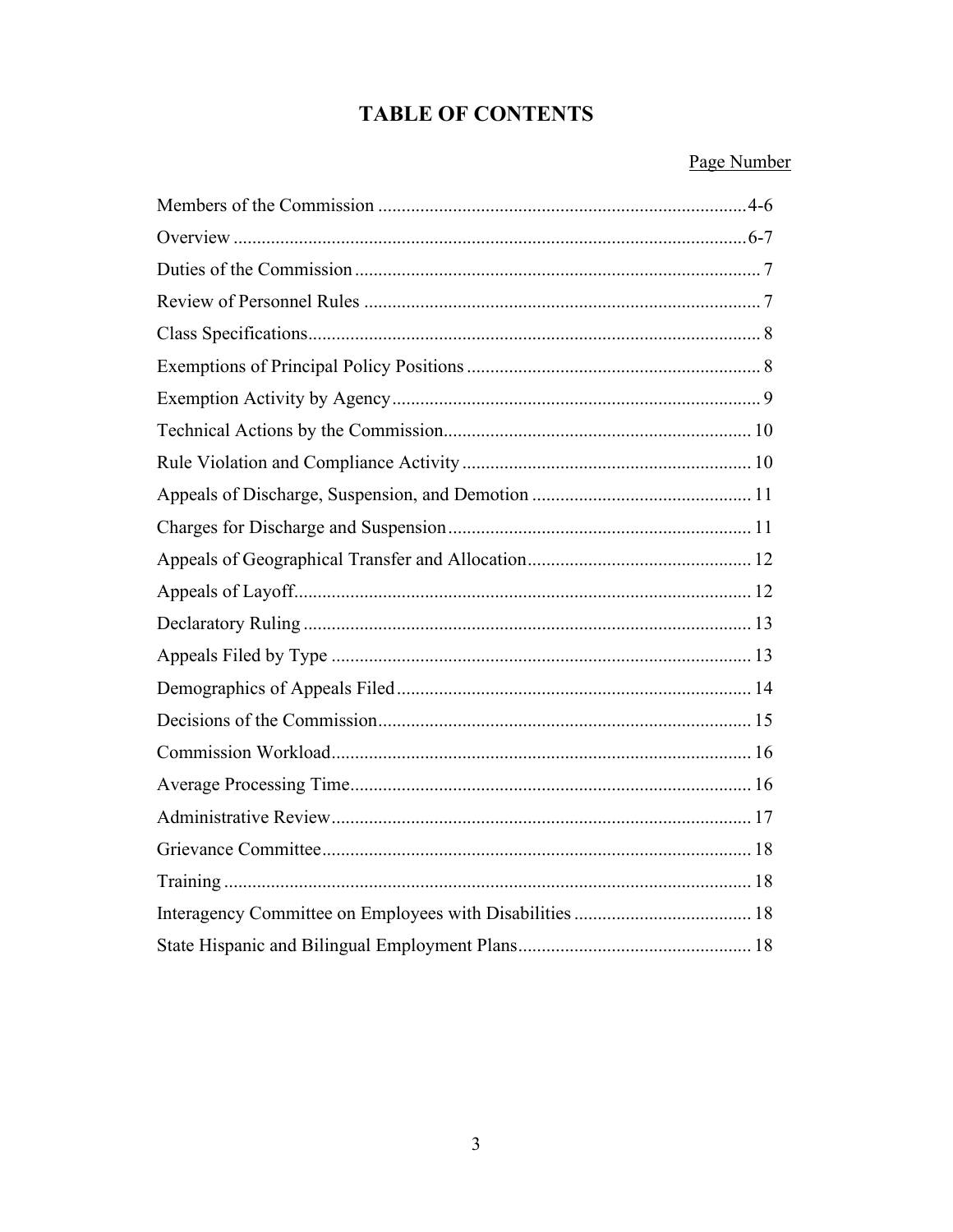#### **MEMBERS OF THE COMMISSION**

The members of the Civil Service Commission are appointed for a period of six years.

| Name                            | <b>Term Expires</b> |
|---------------------------------|---------------------|
| Timothy D. Sickmeyer, Chairman  | March 1, 2023       |
| G.A. Finch, Commissioner        | March 1, 2027       |
| David Luechtefeld, Commissioner | March 1, 2023       |
| Vivian Robinson, Commissioner   | March 1, 2025       |
| Teresa C. Smith, Commissioner   | March 1, 2023       |

#### **Timothy D. Sickmeyer**

Timothy D. Sickmeyer is a retired 28-year veteran of the Illinois Conservation Police. A graduate of Shawnee College, Mr. Sickmeyer served as a waterfowl technician with the (former) Department of Conservation. He then joined the Office of Law Enforcement. Starting as a field officer, he rose through the ranks to be Chief of the Division of Investigations of the Department of Natural Resources where he oversaw a team of field investigators and support staff. During this tenure, he planned and directed numerous undercover operations and large-scale investigations including employment related investigations. Mr. Sickmeyer was trained in the Rutan interview process while at the Department and participated in the hiring and promotion of State employees in accordance with the Personnel Code. He received numerous merit awards and commendations throughout his career. Upon his retirement in 2010, Mr. Sickmeyer served as a contract lobbyist for the Conservation Police Lodge and the Illinois Trappers Association.

Mr. Sickmeyer grew up in Chester, Illinois and now lives in rural Mason County along with his wife where he serves as an elder in his church, helping and ministering to others. He is a sworn deputy sheriff for the Mason County Sheriff's Department, serving as needed. He has two grown children along with two grandchildren and remains an avid outdoorsman.

#### **G.A. Finch**

G. A. Finch, a business attorney and an executive employment counsel, is a Partner at Hoogendoorn & Talbot LLP. He has been named an Illinois Super Lawyer, selected as a Leading Lawyer and designated the highest Martindale-Hubbell Preeminent Rating in Legal Ability and Ethics (AV). He started his career as a law clerk to a US District Court Chief Judge in Chicago.

He serves as Chair of the Cook County Employee Appeals Board. His earlier public service has included Chief of Staff to the Cook County Board President, Illinois Human Rights Commissioner, City of Chicago Deputy Planning Commissioner, Chicago Housing Authority General Counsel, Member of the Illinois Agricultural Export Advisory Committee, and Member of Lt. Governor's Energy Working Group.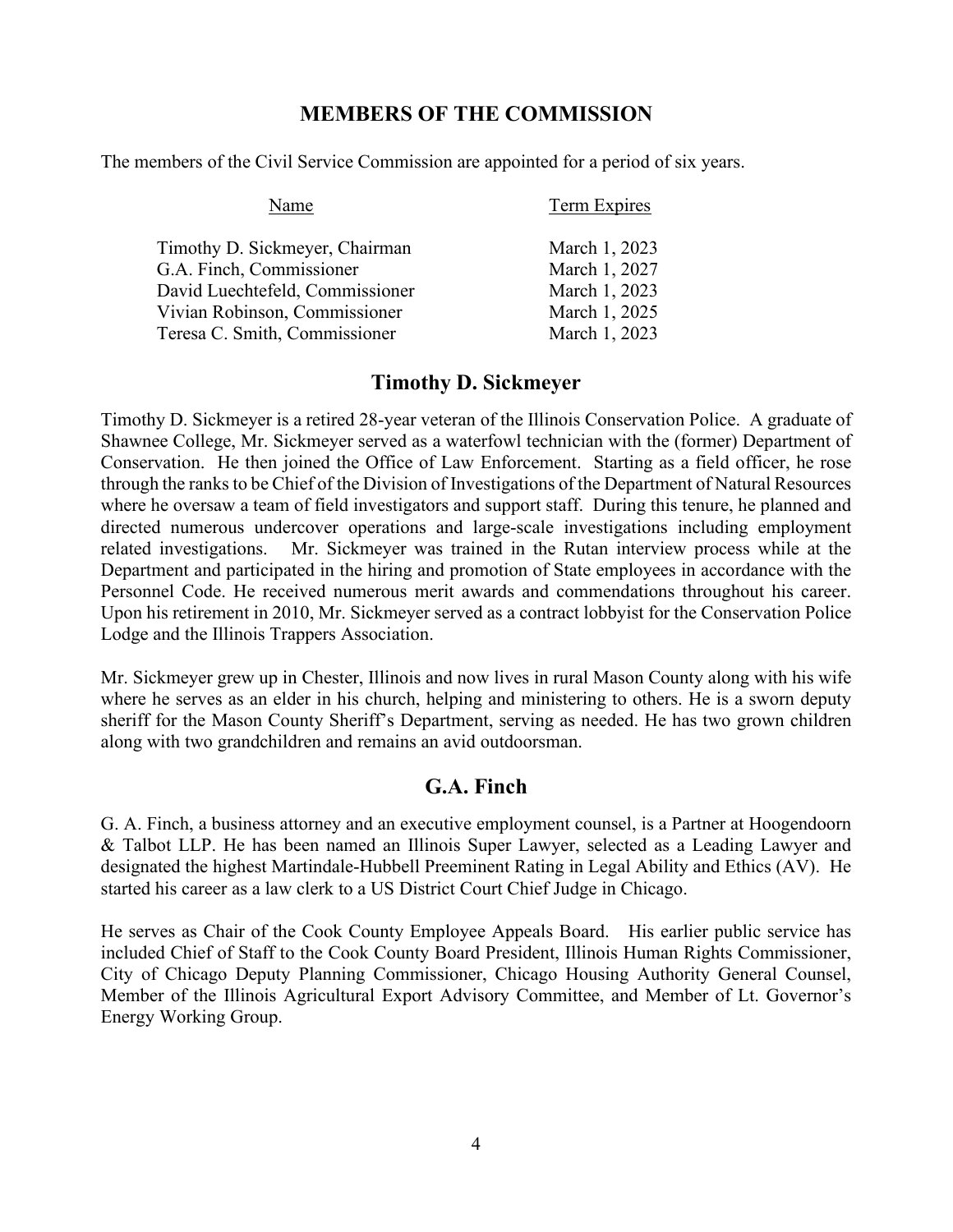He counts among his honors: Leadership Greater Chicago Fellow, Salzburg Global Seminar Fellow, Chicago Jaycees Ten Outstanding Young Citizens Award, Chicago Commission on Human Relations Wright Award, Cook County Bar Association Platt Award, Chicago Bar Foundation Distinguished Service Award, and LULAC Leadership Award.

A civic leader, he previously served as Chair of the Board of Advisors of St. Joseph Seminary of Loyola University, Chair of Decatur Classical Local School Council, Secretary of the Editorial Board of the *Illinois Bar Journal* and on the Boards of the Chicago Bar Association and the Chicago Bar Foundation*.* He is a Member of the Economic Club of Chicago.

#### **David Luechtefeld**

David Luechtefeld grew up on a dairy farm ten miles south of the small town of Okawville, Illinois in Washington County. He attended a two-room school at St. Anthony Catholic Grade School in Lively Grove, Illinois. Upon graduation, he attended Okawville High School and graduated in 1958. He then entered St. Louis University on a basketball and baseball scholarship and graduated in 1962 with a Bachelor of Science Degree. He was inducted into the St. Louis University Distinguished Alumni Hall of Fame and the Basketball Hall of Fame. David also earned a Master of Science Degree from Southern Illinois University at Edwardsville. He has been actively involved in St. Barbara's Catholic Church for the past 55 years.

In 1962 he began teaching History and Government at Okawville High School and taught for 33 years. He was the head baseball coach for 28 years. He was also the head basketball coach for 38 years and served as Athletic Director. He has also been inducted into the Basketball and Baseball Coaches Hall of Fame in Illinois.

David Luechtefeld was appointed in 1995 to be the State Senator for the 58<sup>th</sup> District. He served in that capacity for 21 years. He served as the Assistant Minority Leader for 14 years and the Deputy Minority Leader for one year. He retired from the Senate in 2017.

#### **Vivian Robinson**

Vivian Robinson was born in Fort Gordon, Georgia into a military family. Her formative years were spent living all over the country as well as Africa and Germany. She graduated Cum Laude from Southeast Missouri State University with a Bachelor of Arts degree in Psychology and a minor in Biology. That was followed by a Master of Social Work degree from Southern Illinois University.

In 1980 Vivian started public service with the Department of Children and Family Services. She spent her 35-year career helping train foster parents and improving the quality of life and education for underserved youth. Vivian received the Congressional Angels in Adoption Award in 1999. During her time at the Department, there was a significant increase in adoptions and programs to reduce child abuse were strengthened. Vacation and other benefit time were spent assisting orphanages in China and Southeast Asia. Vivian also held various positions, including President, in AFSCME Local 1048 helping protect the rights of State workers.

Vivian has lived in downstate Illinois for the past 40 years. She has twelve children, eight by adoption from orphanages in Southeast Asia. Vivian serves as a Court Appointed Special Advocate for abused or neglected children and continues to train child welfare advocates.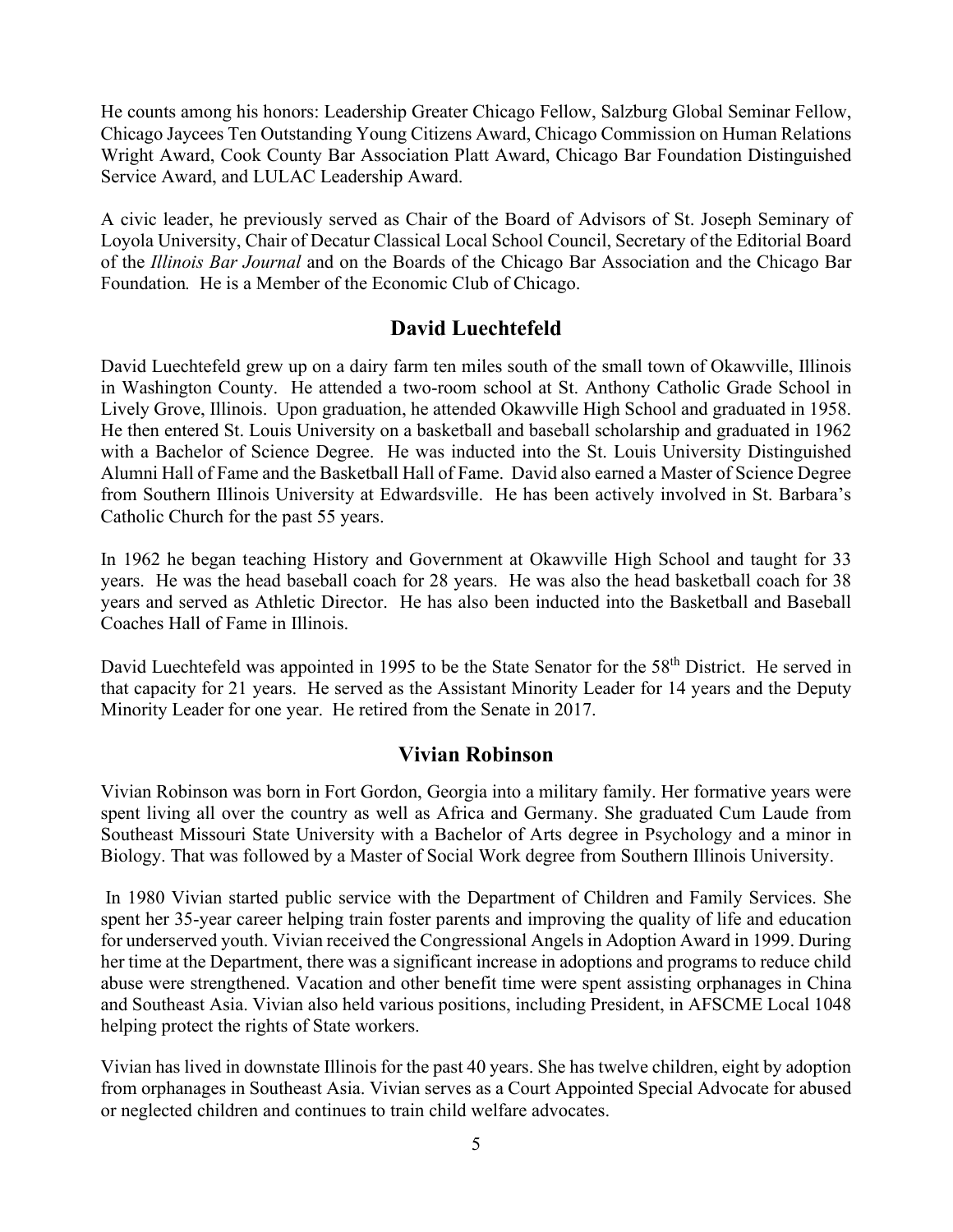# **Teresa C. Smith**

Teresa Smith is a human resource and change management leader who advocates for work and community cultures that motivate and engage employees and volunteers. Before assuming her current role as Executive Director of Human Resources at the Southern Illinois University School of Medicine, Smith held various human resource leadership positions in education and government.

Smith started her public leadership experience with the State of Illinois at the Department of Commerce and Economic Opportunity. Most recently she served as Deputy Director for the Bureau of Personnel at the Illinois Department of Central Management Services. Ms. Smith was responsible for all aspects of human resources including those related to the Personnel Code, Rules, and other governing laws and policies.

Ms. Smith has collaboratively led teams through the development and implementation of strategic initiatives and realizing organizational potential. Smith is also trained and experienced in effective conflict resolution techniques and labor relations negotiations.

Smith is a member of the Society for Human Resources Management (SHRM), the FBI Citizens Academy Alumni Association, the Illinois Public Employer Labor Association and is one of the lead members of the SIU Medicine COVID-19 Response Team. Smith holds a certification as a professional in human resources, earned her Bachelor of Science from Illinois College and Master of Business Administration from the University of Illinois at Springfield.

A native of central Illinois, Ms. Smith resides in Chatham with her husband and their two children.

#### **OVERVIEW**

The Civil Service Commission began the year seeking and receiving an appropriation of \$492,800 for fiscal year 2021. Total spending for the fiscal year was \$481,669.25.

During its appropriation hearing before the General Assembly, the Commission was asked how the Commission's appeals broke down by race of the applicant. While this was not something the Commission has historically tracked, the Commission staff was able to compile this information and report it to the General Assembly. That information is included in this report as well.

In August 2020, Teresa Smith became a Commissioner. Her extensive experience with State personnel matters has proven to be a tremendous asset to the Commission. In April 2020, Commissioner G.A. Finch was reappointed to a new 6-year term, and Commissioner Vivian Robinson's nomination was confirmed by the Illinois Senate.

In October 2020, Executive Secretary Beckie Daniken retired after more than 15 years with the Commission. The Commission thanks her for her loyal service. She was replaced by Alexandra Myers, who is learning quickly and proving to be an excellent addition to the team.

Like everyone else, the Commission was impacted by the COVID-19 pandemic. However, the Commission was able to remain productive. The office remained open as staff alternated between working from home and in the office. Commission meetings were conducted by video and telephone conference, and Commission hearings were primarily conducted remotely as well. As a result of these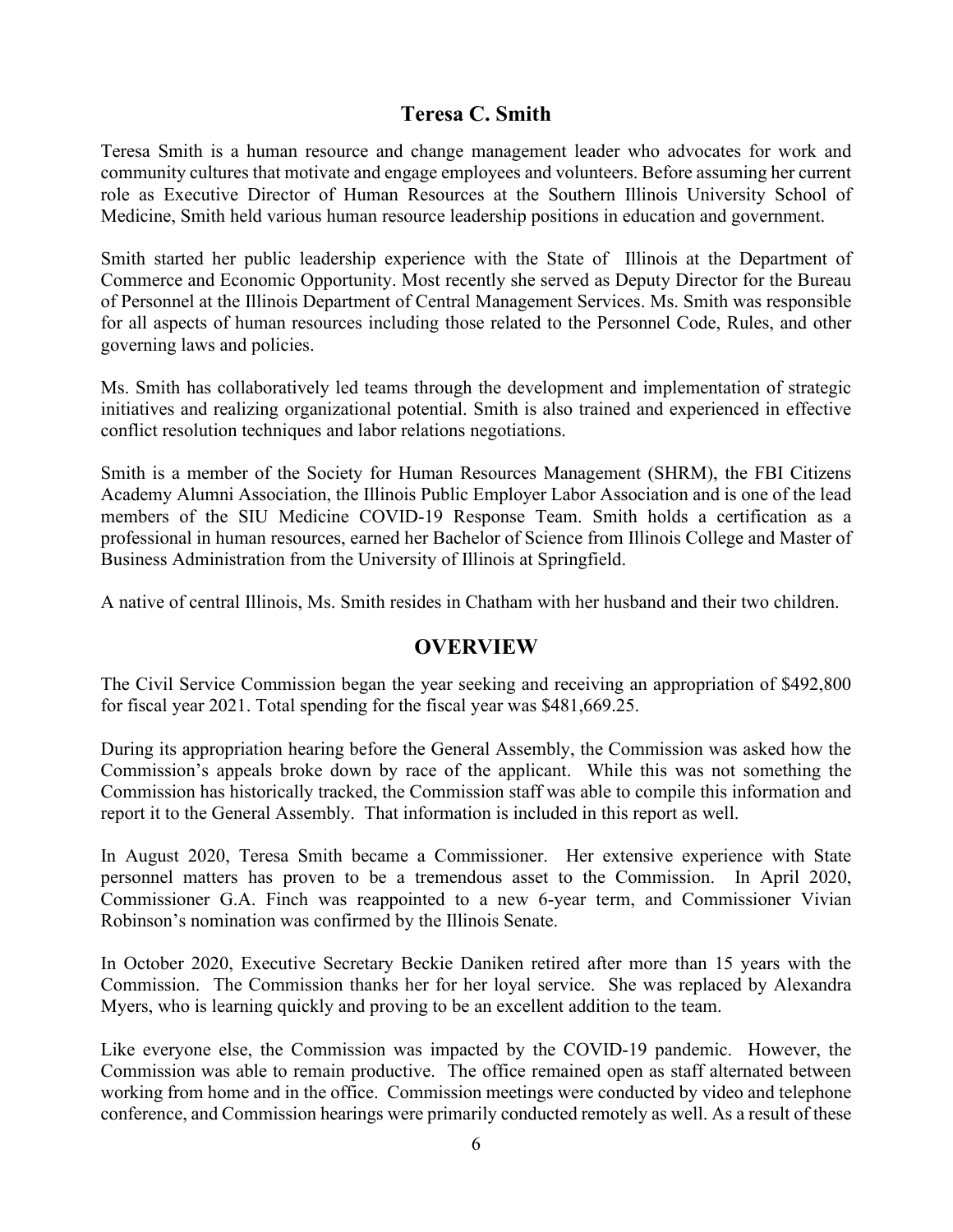precautions, the Commission experienced no COVID-19 infections, and no positive cases were traced to the Commission.

# **DUTIES OF THE COMMISSION**

Guided by merit philosophy, the members of the Commission and its staff carry out the following statutory responsibilities:

- 1. To approve or disapprove personnel rules or their amendments promulgated and submitted by the Director of Central Management Services.
- 2. To approve the classification plan submitted by the Director of Central Management Services, and approve proposals for new or amended class specifications and for the abolition of existing classes under the classification plan.
- 3. Upon recommendation of the Director of Central Management Services, the Commission approves the exemption from Jurisdiction B of those positions which in its judgment bear principal administrative responsibility for the determination or implementation of policy. The Commission monitors the use of these positions to ensure their continued eligibility for exemption.
- 4. Upon identification of instances of noncompliance, the Commission is responsible for ensuring the enforcement of the Personnel Code and Rules through the issuance of directives for compliance.
- 5. For certified employees who are discharged, suspended for more than 30 days in a twelve-month period, or demoted, the Commission hears and determines the written charges and renders decisions which are binding upon the employing agency.
- 6. The Commission hears appeals by certified employees who are involuntarily transferred from one geographical area to another, or who question the allocation of their position under the classification plan.
- 7. The Commission hears or conducts an investigation of layoff appeals by certified employees where the basis of the appeal is that provisions of the Personnel Code or Rules have been violated.

During fiscal year 2021, the Commission was active in these areas as the following detailed report indicates.

# **(1) REVIEW OF PERSONNEL RULES**

The drafters of the Personnel Code envisioned broad enabling statutes giving the Director of Central Management Services extensive discretion to implement the provisions of the Code through the promulgation of rules. As a check and balance to this power, the Director is to submit proposed rules and/or amendments to the Commission, and the Commission has the authority to disapprove them. During fiscal year 2021, there were no proposed rules and/or amendments submitted to the Commission.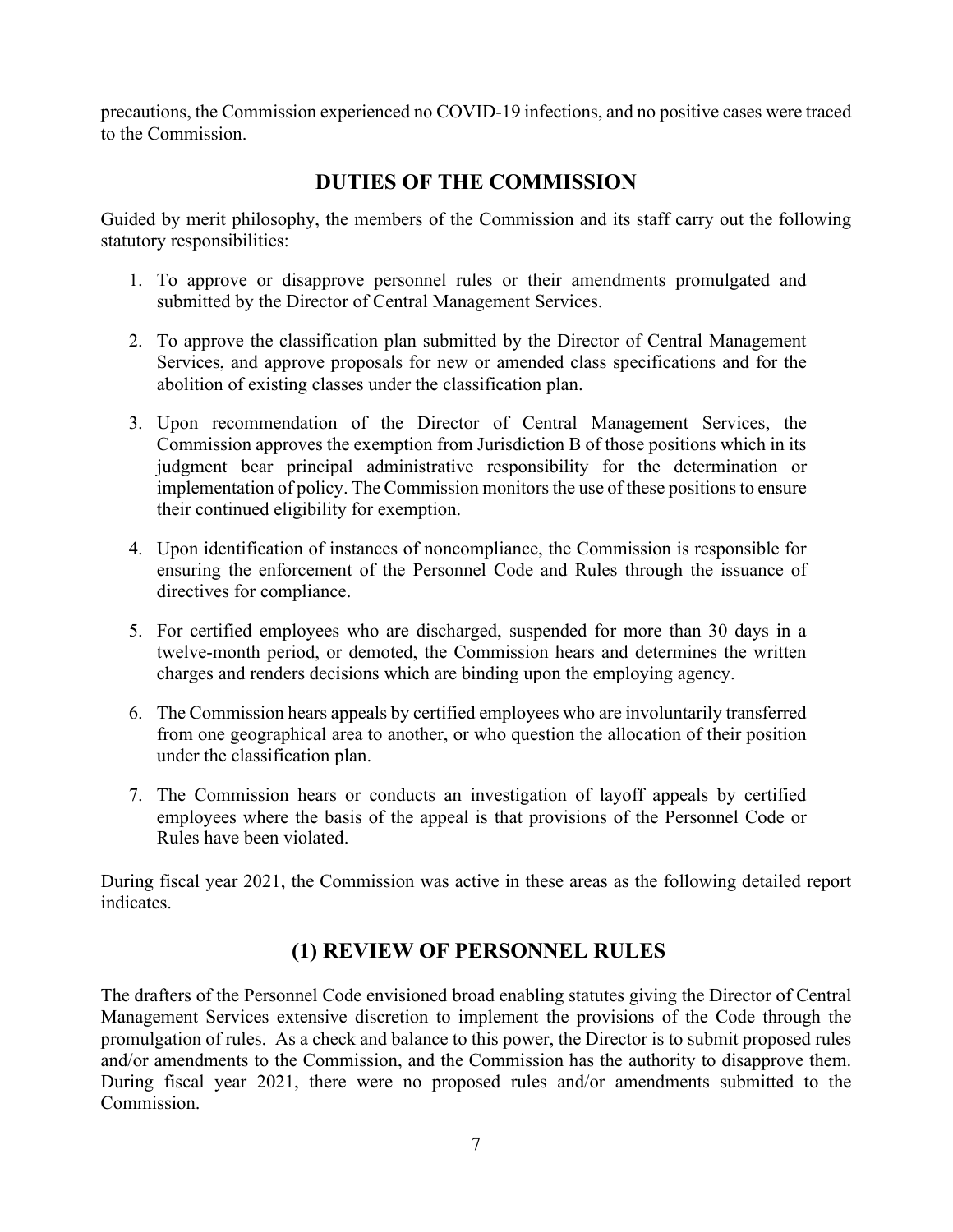#### **(2) CLASS SPECIFICATIONS**

A sound system of position classification is essential to carry out the objectives of a merit personnel system. The classification plan establishes the basis for ensuring that employees performing work of the same nature, level of difficulty and complexity are paid within the same salary range, dependent on length of service and excellence of performance. The specifications further set forth the legal requirements for selection of those who desire to enter state service and the promotion of present employees who seek advancement within the career system. So that personnel decisions can be based upon the factual basis of existing assignments, the position classification system identifies the duties performed and responsibilities assigned by individual employees. The Commission has the responsibility of approving all amendments to the classification plan including class specifications. During fiscal year 2021 the Commission reviewed and acted on 76 amendments to the classification plan.

| New classes approved       | 67 |
|----------------------------|----|
| Revised classes approved   | 5  |
| Abolished classes approved | 3  |
| Classes Withdrawn          |    |
|                            | 76 |

#### **(3) EXEMPTIONS OF PRINCIPAL POLICY POSITIONS**

A long-standing significant issue in merit systems is the determination of those positions which should be subject to appointment and dismissal at the discretion of the administration. In the Personnel Code, the legislature specifically provided for most major exemptions, such as those for all positions in the legislative and judicial branches, of directors and assistant directors of executive agencies, and of members of boards and commissions. In positions below the director, assistant director, board or commission level, the legislature chose to grant the Director of Central Management Services and the Civil Service Commission joint authority to exempt positions from Jurisdiction B of the Personnel Code. Under this provision, agencies request that a position be deemed exempt, and the Director of Central Management Services issues a recommendation as to whether positions that bear principal administrative responsibility for the determination of policy or principal responsibility for the implementation of policy should be exempted. This recommendation is then submitted to the Civil Service Commission for approval.

The Commission acts by approving or denying exemption requests recommended by the Director of Central Management Services. Clarifications of these positions are evaluated to ensure that only positions that continue to qualify for exemption remain exempt. The Commission received a total of 37 exemption requests in fiscal year 2021. Of those, 32 were granted exemption. The Commission rescinded the  $4d(3)$  exemption from three positions. The Commission reclassified the  $4d(3)$ exemption for two positions.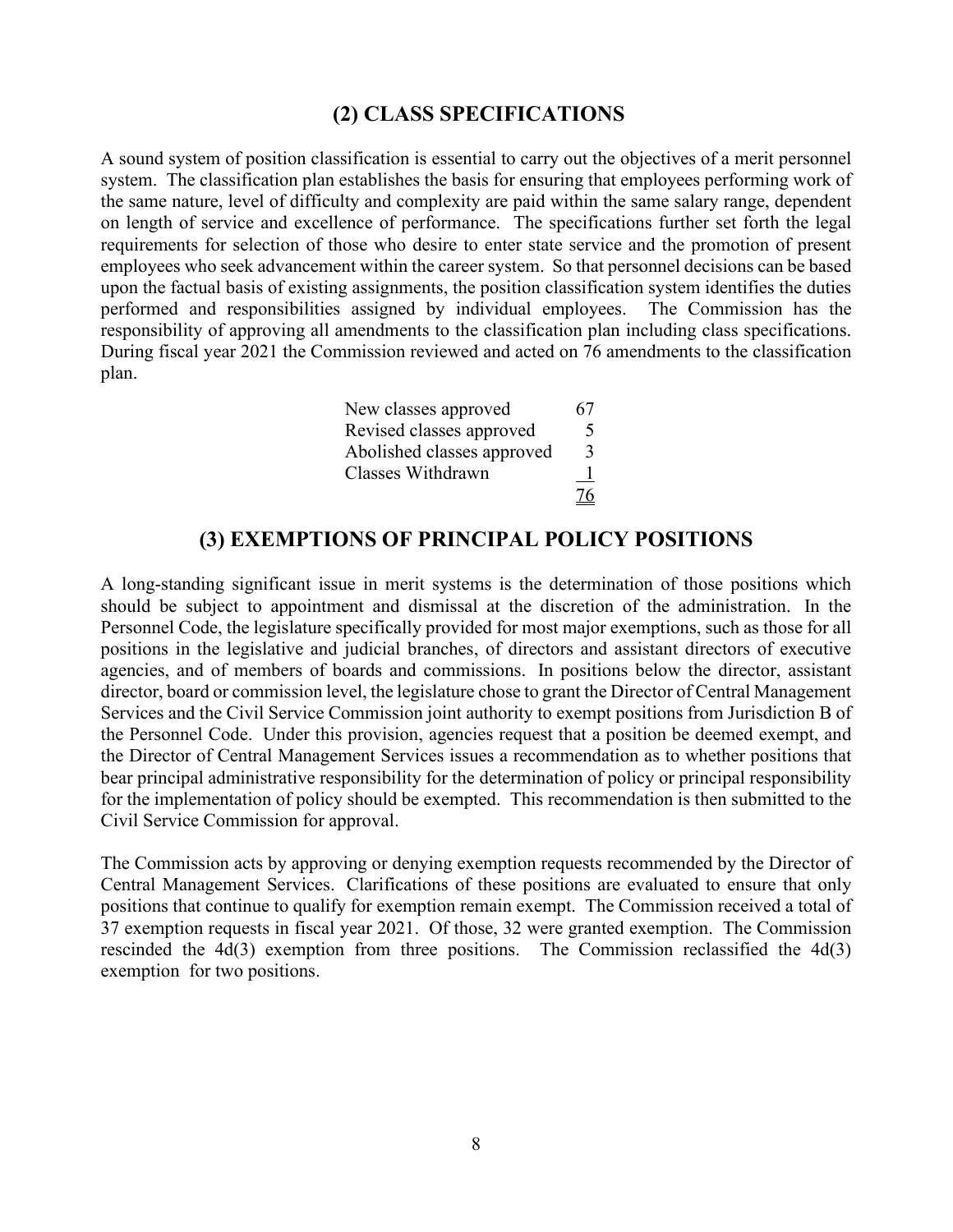# **EXEMPTION ACTIVITY BY AGENCY**

| Children & Family Services           | 1 exemption granted                                                       |
|--------------------------------------|---------------------------------------------------------------------------|
| Corrections                          | 1 exemption granted                                                       |
| <b>Criminal Justice</b>              | 2 exemptions granted<br>1 exemption rescinded<br>1 exemption reclassified |
| <b>Emergency Management Agency</b>   | 2 exemption granted                                                       |
| Financial & Professional Regulation  | 2 exemptions granted                                                      |
| Guardianship & Advocacy              | 1 exemption reclassified                                                  |
| Human Rights Commission              | 1 exemption granted                                                       |
| <b>Human Services</b>                | 3 exemptions granted<br>2 exemptions rescinded                            |
| Law Enforcement Training & Standards | 5 exemptions granted                                                      |
| Innovation and Technology (DoIT)     | 1 exemption granted                                                       |
| Juvenile Justice                     | 1 exemption granted                                                       |
| <b>Pollution Control Board</b>       | 1 exemption granted                                                       |
| Public Health                        | 9 exemptions granted                                                      |
| <b>State Police</b>                  | 2 exemptions granted                                                      |
| Transportation                       | 1 exemption granted                                                       |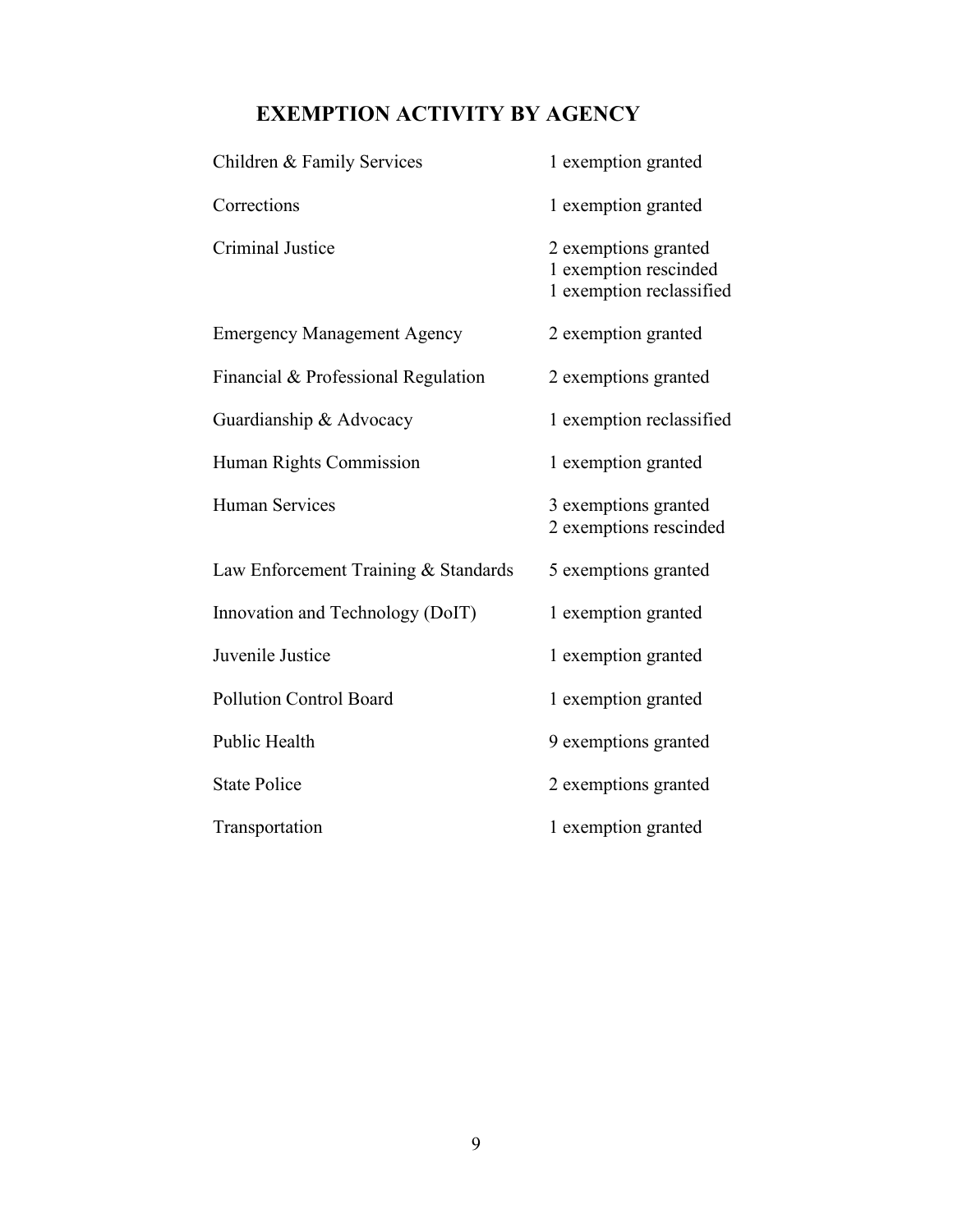#### **TECHNICAL ACTIONS BY THE COMMISSION**

| <b>Class Specifications</b>               | <b>FY 17</b>     | <b>FY18</b>      | <b>FY19</b>      | <b>FY20</b>      | <b>FY21</b>      |
|-------------------------------------------|------------------|------------------|------------------|------------------|------------------|
|                                           |                  |                  |                  |                  |                  |
| New Classes Approved                      | 10               | 6                | 7                | 11               | 67               |
| <b>Revised Classes Approved</b>           | 24               | 57               | 46               | 42               | 5                |
| Abolished Classes Approved                | 10               | 5                | 5                | $\overline{4}$   | 3                |
| Classes Withdrawn                         | $\overline{0}$   | $\underline{0}$  | $\overline{0}$   | $\overline{0}$   | $\overline{1}$   |
|                                           | <u>44</u>        | 68               | 58               | 57               | $\overline{26}$  |
| <b>TOTALS</b>                             |                  |                  |                  |                  |                  |
| 4d(3) Exemptions                          |                  |                  |                  |                  |                  |
| <b>Exemption Requests Granted</b>         | 58               | 15               | 61               | 87               | 32               |
| <b>Exemption Requests Denied</b>          | $\boldsymbol{0}$ | 1                | 4                | $\overline{2}$   | $\boldsymbol{0}$ |
| <b>Exemption Requests Withdrawn</b>       | 3                | $\boldsymbol{0}$ | $\boldsymbol{0}$ | $\overline{3}$   | $\boldsymbol{0}$ |
| <b>Exemption Reclassification Granted</b> | $\theta$         | $\boldsymbol{0}$ | $\theta$         | $\theta$         | $\overline{2}$   |
| <b>Exemptions Rescinded</b>               | 28               | 1                | 90               | 12               | 3                |
| <b>Exemption Rescissions Denied</b>       | 10               | $\theta$         | $\overline{2}$   | $\theta$         | $\boldsymbol{0}$ |
| <b>Exemption Rescissions Continued</b>    | $\boldsymbol{0}$ | $\boldsymbol{0}$ | $\mathbf{1}$     | $\boldsymbol{0}$ | $\boldsymbol{0}$ |
| <b>Exemption Rescissions Withdrawn</b>    | $\boldsymbol{0}$ | $\boldsymbol{0}$ | $\boldsymbol{0}$ | 1                | $\boldsymbol{0}$ |
| <b>Exempt Positions Abolished</b>         | $\overline{4}$   | 10               | 17               | $\overline{7}$   | $\overline{0}$   |
| <b>TOTALS</b>                             | 103              | 27               | <u>175</u>       | <u> 112</u>      | $\frac{37}{2}$   |
|                                           | <u> 147</u>      | $\underline{95}$ | <u>233</u>       | <u> 169</u>      | <u> 113</u>      |

#### **(4) RULE VIOLATION AND COMPLIANCE ACTIVITY**

A merit system can only be as effective as the people who administer it will permit. Recognizing that pressures exist to circumvent the merit system and to provide a bulwark against the erosion of merit system standards, the legislature placed in the Civil Service Commission the responsibility for ensuring that personnel activities are carried out in compliance with the Personnel Code and Personnel Rules along with the authority to direct compliance where it finds violations.

In carrying out this mandate, the Commission investigates all allegations of noncompliance furnished to the Commission or brought to the attention of its staff to determine whether there was a violation of the statute and/or its implementing rules. There were five rule violation appeals filed and four decisions rendered on appeals of Personnel Code and/or Rule Violation allegations in fiscal year 2021. Of those, three decisions resulted in a finding of no violation. The remaining one was dismissed for lack of jurisdiction because they were either exempt employees, filed a grievance, or filed untimely. There were four rule violation appeals pending as of June 30, 2021.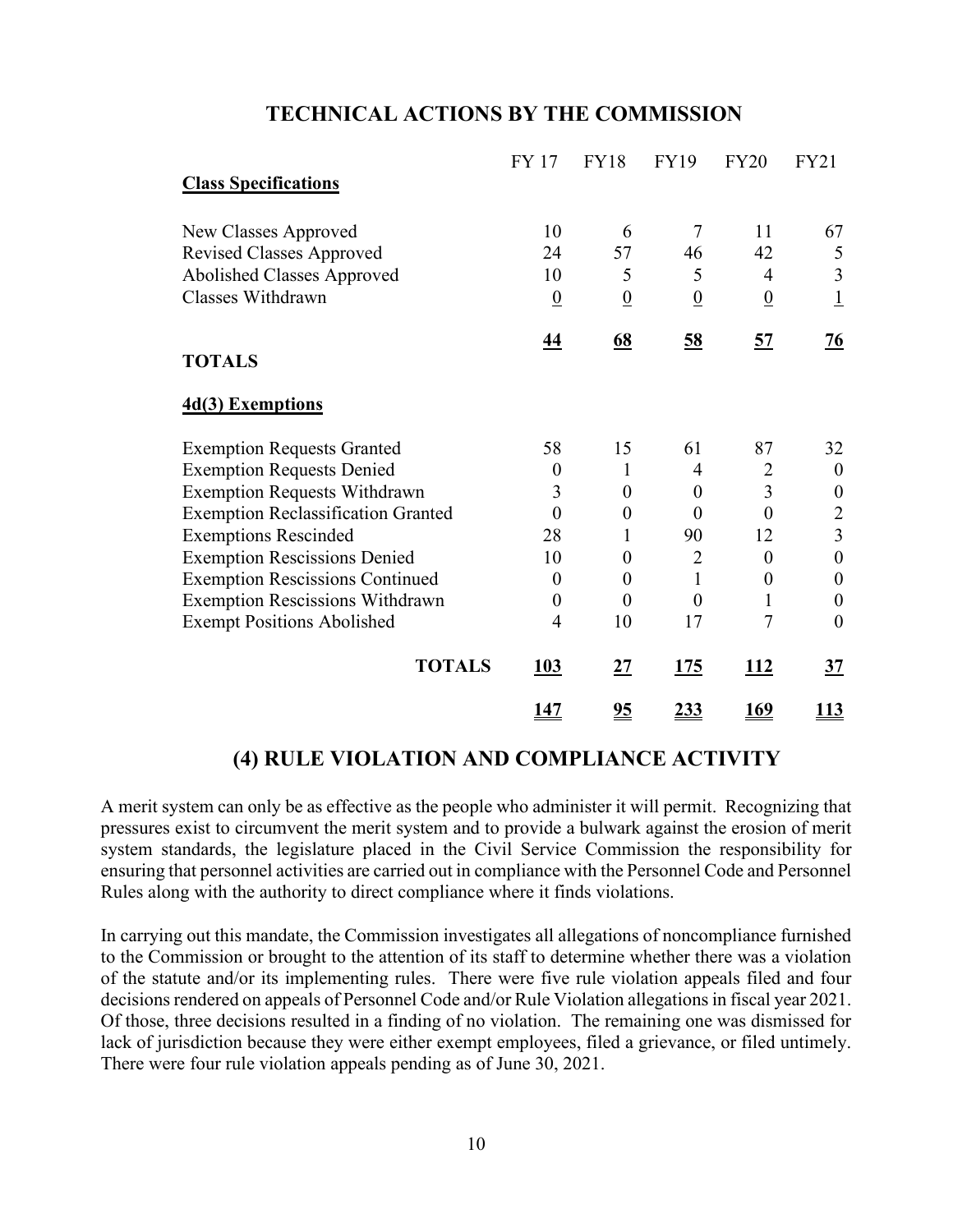# **(5) APPEALS OF DISCHARGE, SUSPENSION OVER 30 DAYS IN A TWELVE-MONTH PERIOD, AND DEMOTION**

The Civil Service Commission is responsible for conducting hearings on appeals of discharge, suspensions totaling more than 30 days in any twelve-month period, and demotion. The Commission has the power to administer oaths, subpoena witnesses, and compel the production of books and papers in accordance therewith. When an employee receives a written notice of discharge, they may appeal the action to the Commission. The appeal must be filed within 15 days after service of the written notice of discharge. The Commission then schedules a hearing within 30 days. At the hearing, the employee has a right to counsel, may call witnesses and introduce evidence, and may question the witnesses who testify against him under oath. The burden of proof is upon the agency to prove that the employee committed the alleged infractions and that discharge is the appropriate discipline.

In fiscal year 2021, there were 18 discharge appeals filed and the Commission rendered decisions in 27 appeals. The Commission reduced discharge to suspension in four appeals and denied nine appeals (upheld the discharge). One appeal was upheld, and the employee was reinstated with no discipline. Four appeals were dismissed for lack of jurisdiction because they were either exempt employees, filed a grievance, or filed untimely. Two appeals were dismissed for default. The remaining seven appeals were withdrawn or settled. There were nine pending discharge appeals as of June 30, 2021.

There were five suspension appeals filed during fiscal year 2021 and two decisions rendered by the Commission. One appeal was dismissed for lack of jurisdiction. One appeal was dismissed as moot. There were three pending suspension appeals as of June 30, 2021.

The Commission is also responsible for hearing appeals of employees who have been demoted in their positions. Although this is not an active area, it is important that employees have a right to appeal if they believe they have been unjustly demoted in their position. Two demotion appeals were filed during fiscal year 2021. Two appeals were dismissed for lack of jurisdiction because they were either exempt employees, filed a grievance, or filed untimely. There were no pending demotion appeals as of June 30, 2021.

# **CHARGES FOR DISCHARGE AND SUSPENSION[1](#page-10-0)**

| Failure to follow procedures, regulations, rules or supervisory directives |                  |  |
|----------------------------------------------------------------------------|------------------|--|
|                                                                            |                  |  |
|                                                                            |                  |  |
|                                                                            |                  |  |
|                                                                            |                  |  |
|                                                                            |                  |  |
|                                                                            |                  |  |
|                                                                            |                  |  |
|                                                                            | Total Charges 34 |  |

<span id="page-10-0"></span> $1$  The total exceeds the number of employees discharged and suspended because multiple charges were made against several employees.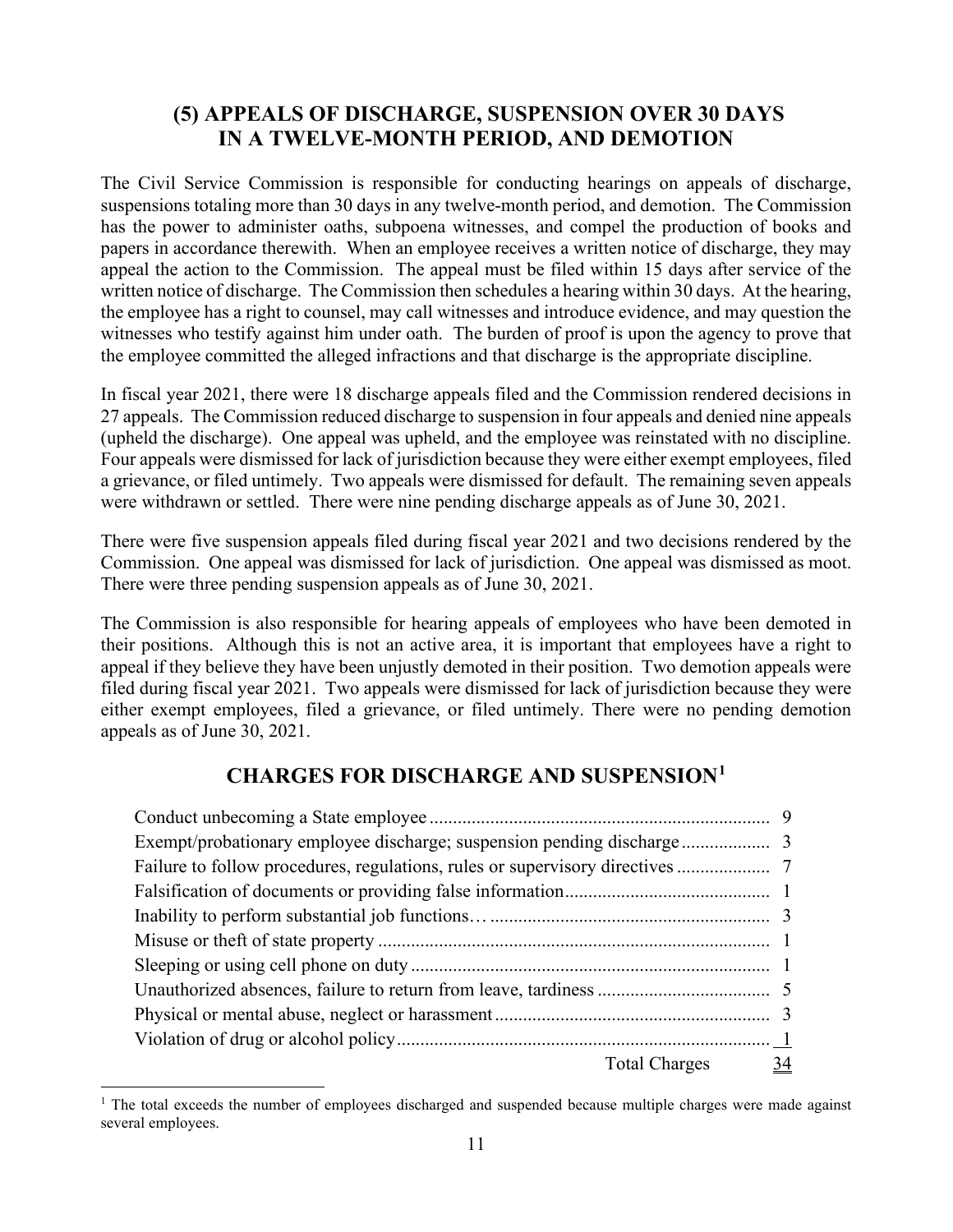# **(6) APPEALS OF GEOGRAPHICAL TRANSFER AND ALLOCATION**

Employees who are involuntarily transferred from one geographic area of the state to another may appeal such transfers to the Commission. No geographical transfer appeals were filed during fiscal year 2021. There were no geographic transfer appeals pending as of June 30, 2021.

The Commission is also responsible for hearing employees' appeals from decisions of the Director of the Department of Central Management Services where an employee believes that their position is improperly allocated. In allocation appeals, the burden is on the employee to prove the Director of Central Management Services has not properly classified their position. No allocation appeals were filed during fiscal year 2021. There were no pending allocation appeals as of June 30, 2021.

# **(7) APPEALS OF LAYOFF**

The Personnel Rules allow the layoff of certified employees due to lack of funds, material change in duties or organization, lack of work, and the abolition of a position or for any of these reasons. Employees who feel that they have been laid off in violation of the Personnel Code or Rules may, within 15 days following the effective date of layoff, file a written appeal to the Civil Service Commission. The Civil Service Commission is authorized to investigate the allegations made by the employee in the layoff appeal and may conduct a hearing if it is determined that substantial issues of fact or law remain unresolved. When the investigation is complete, a proposal for decision is issued by staff and submitted to the employee and agency. If adopted by the Commission, the decision becomes a final administrative decision. There were no layoff appeals filed during fiscal year 2021. There were no pending layoff appeals as of June 30, 2021.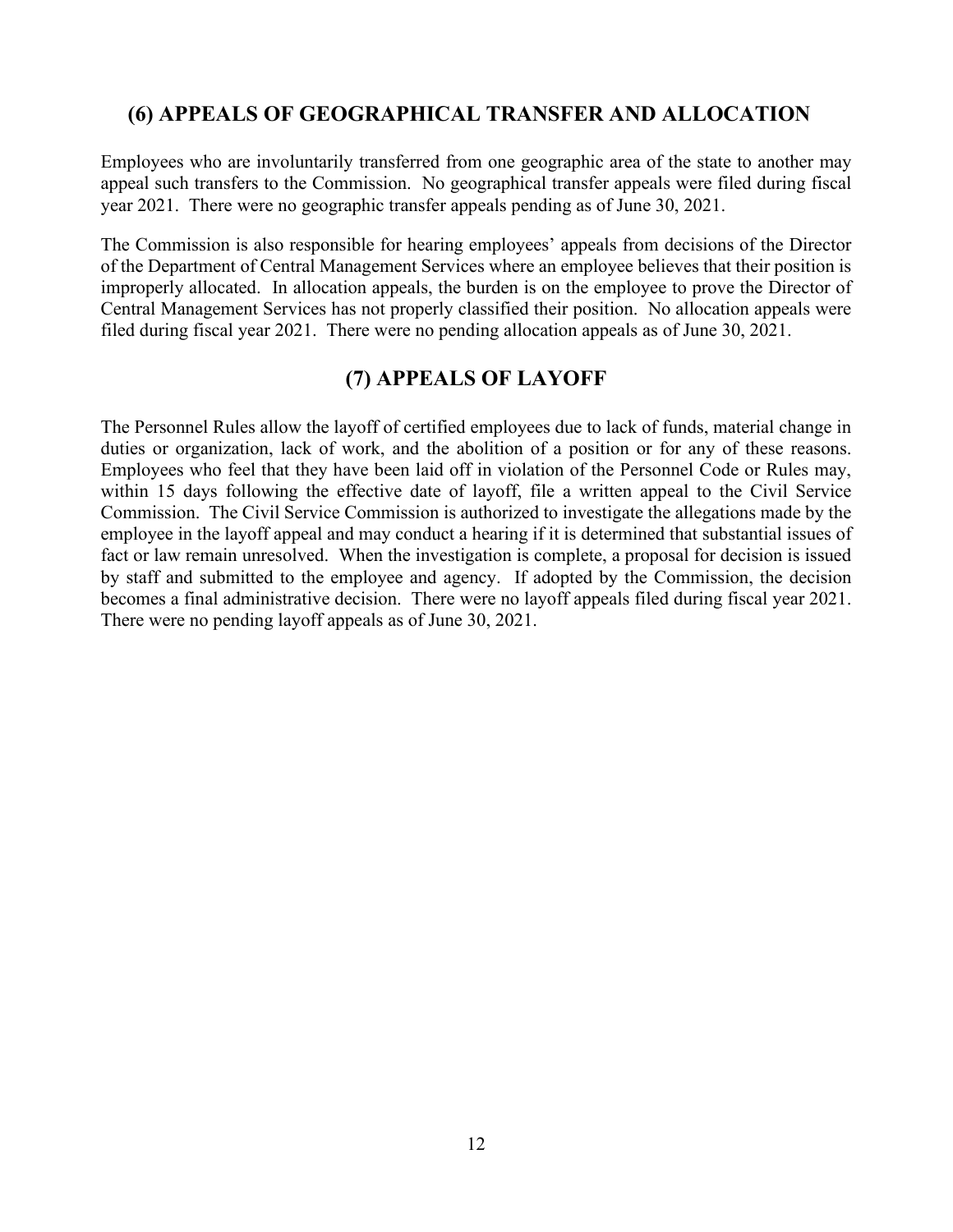# **(8) DECLARATORY RULING**

The Rules of the Civil Service Commission allow for Declaratory Rulings as to material questions involving the interpretation of the Personnel Code, Personnel Rules, or final orders of the Commission upon petition by interested or effected parties. Declaratory Rulings are only advisory. No requests for Declaratory Ruling were filed during fiscal year 2021. No requests for declaratory ruling are pending as of June 30, 2021.

|                           | 2017 | 2018 | 2019           | 2020           | 2021           | 5 years<br><b>TOTAL</b> |
|---------------------------|------|------|----------------|----------------|----------------|-------------------------|
| Discharge                 | 37   | 37   | 21             | 32             | 18             | 145                     |
| Suspension                | 9    | 3    | 4              | $\overline{2}$ | 5              | 23                      |
| Demotion                  |      |      | $\overline{2}$ | -              | $\overline{2}$ | 5                       |
| <b>Rule Violation</b>     |      | 8    | 3              | 8              | 5              | 25                      |
| Geographical<br>Transfer  |      |      |                |                |                | $\mathbf 2$             |
| Allocation                | ٠    |      | ۰              |                |                |                         |
| Layoff                    |      |      |                |                |                |                         |
| <b>Declaratory Ruling</b> | ٠    |      |                |                |                |                         |
|                           | 48   | 49   | 31             | 43             | 30             | 201                     |

# **APPEALS FILED BY TYPE FOR THE FIVE-YEAR PERIOD ENDED JUNE 30, 2021**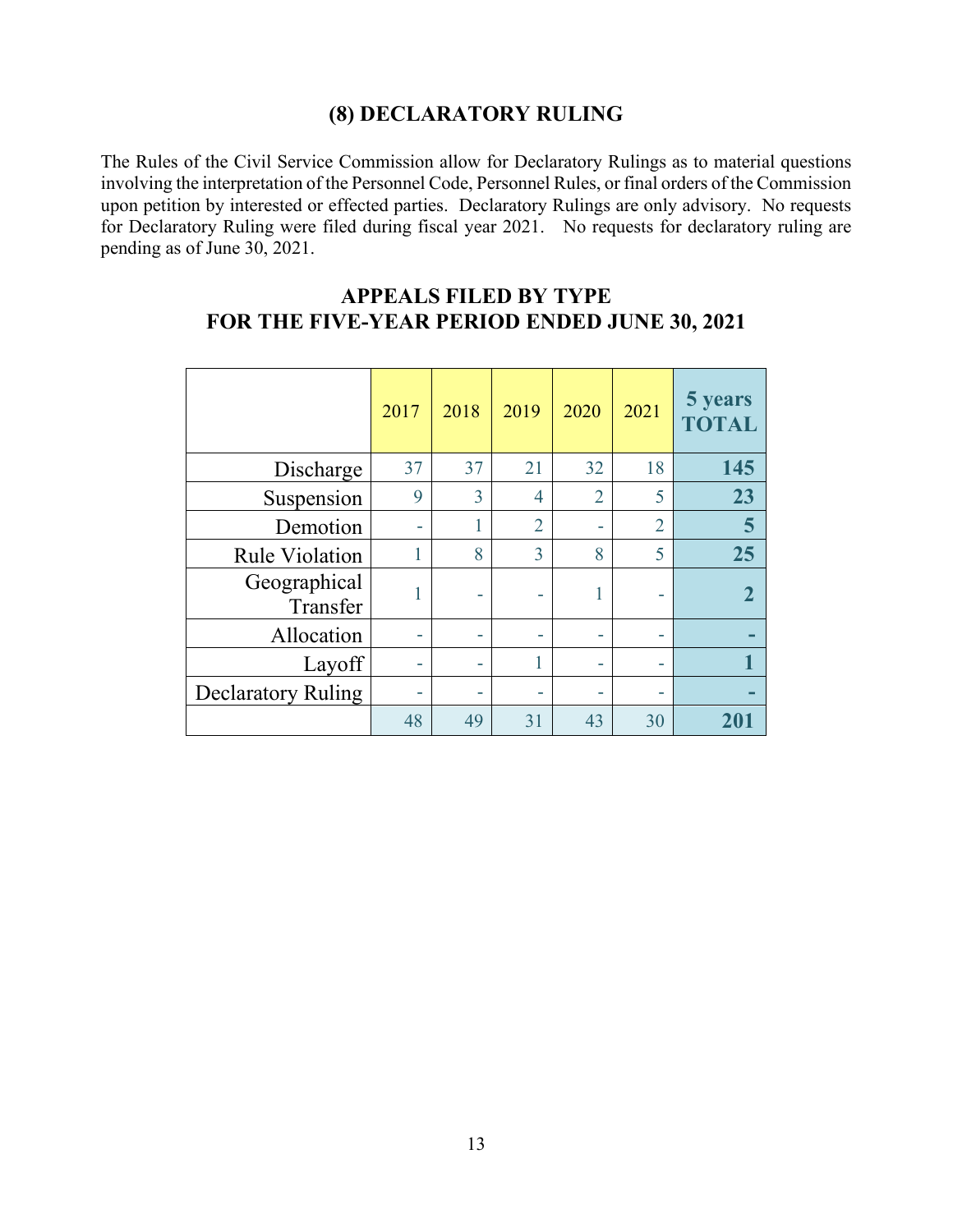# **DEMOGRAPHICS OF APPEALS FILED**

The first chart shows the number of appeals filed by State employees of various races and the results of those appeals. The second chart breaks that information down by the work location of the employee filing the appeal. Each chart represents the cases in which the appeal had a final decision by the Commission. Only counties from which appeals were received are included on the chart. There were no final decisions on cases filed by any other race in fiscal year 2021.

| <b>Race of Employee</b>       | <b>Number of</b><br><b>Appeals</b> | <b>Times</b><br><b>Discipline</b><br><b>Upheld by</b><br><b>Commission</b> | <b>Times Discipline</b><br><b>Reduced by</b><br><b>Commission</b> | <b>Times Appeal</b><br>dismissed |
|-------------------------------|------------------------------------|----------------------------------------------------------------------------|-------------------------------------------------------------------|----------------------------------|
| <b>White/Caucasian</b>        | 15                                 | 7                                                                          | $\overline{2}$                                                    |                                  |
| <b>Black/African American</b> | 12                                 |                                                                            |                                                                   | $\mathbf{r}$                     |
| Hispanic/Latino               | $\overline{3}$                     |                                                                            |                                                                   |                                  |

| <b>County</b>      | <b>Appeals by</b><br><b>Black/African</b><br><b>American Employees</b> | <b>Appeals by</b><br><b>White/Caucasian</b><br><b>Employees</b> | <b>Appeals by</b><br>Hispanic/Latino<br><b>Employees</b> |
|--------------------|------------------------------------------------------------------------|-----------------------------------------------------------------|----------------------------------------------------------|
| Cook               | 5                                                                      | $\overline{0}$                                                  | $\overline{2}$                                           |
| <b>Dekalb</b>      | $\boldsymbol{0}$                                                       | $\theta$                                                        |                                                          |
| Kane               | $\overline{2}$                                                         | $\overline{0}$                                                  | $\mathbf{0}$                                             |
| Kankakee           | T                                                                      | $\theta$                                                        | $\overline{0}$                                           |
| <b>LaSalle</b>     | $\boldsymbol{0}$                                                       |                                                                 | $\boldsymbol{0}$                                         |
| Lawrence           | $\boldsymbol{0}$                                                       | 3                                                               | $\boldsymbol{0}$                                         |
| Lee                | $\boldsymbol{0}$                                                       |                                                                 | $\boldsymbol{0}$                                         |
| Livingston         | $\boldsymbol{0}$                                                       |                                                                 | $\overline{0}$                                           |
| Logan              | $\boldsymbol{0}$                                                       |                                                                 | $\boldsymbol{0}$                                         |
| <b>Macoupin</b>    | $\boldsymbol{0}$                                                       |                                                                 | $\theta$                                                 |
| <b>Madison</b>     | $\overline{2}$                                                         | $\overline{0}$                                                  | $\mathbf{0}$                                             |
| <b>Perry</b>       | $\boldsymbol{0}$                                                       |                                                                 | $\boldsymbol{0}$                                         |
| <b>Rock Island</b> | $\boldsymbol{0}$                                                       |                                                                 | $\overline{0}$                                           |
| Sangamon           | $\mathbf{1}$                                                           | $\overline{4}$                                                  | $\boldsymbol{0}$                                         |
| <b>Schuyler</b>    | $\boldsymbol{0}$                                                       |                                                                 | $\mathbf{0}$                                             |
| Will               | 1                                                                      | $\theta$                                                        | $\boldsymbol{0}$                                         |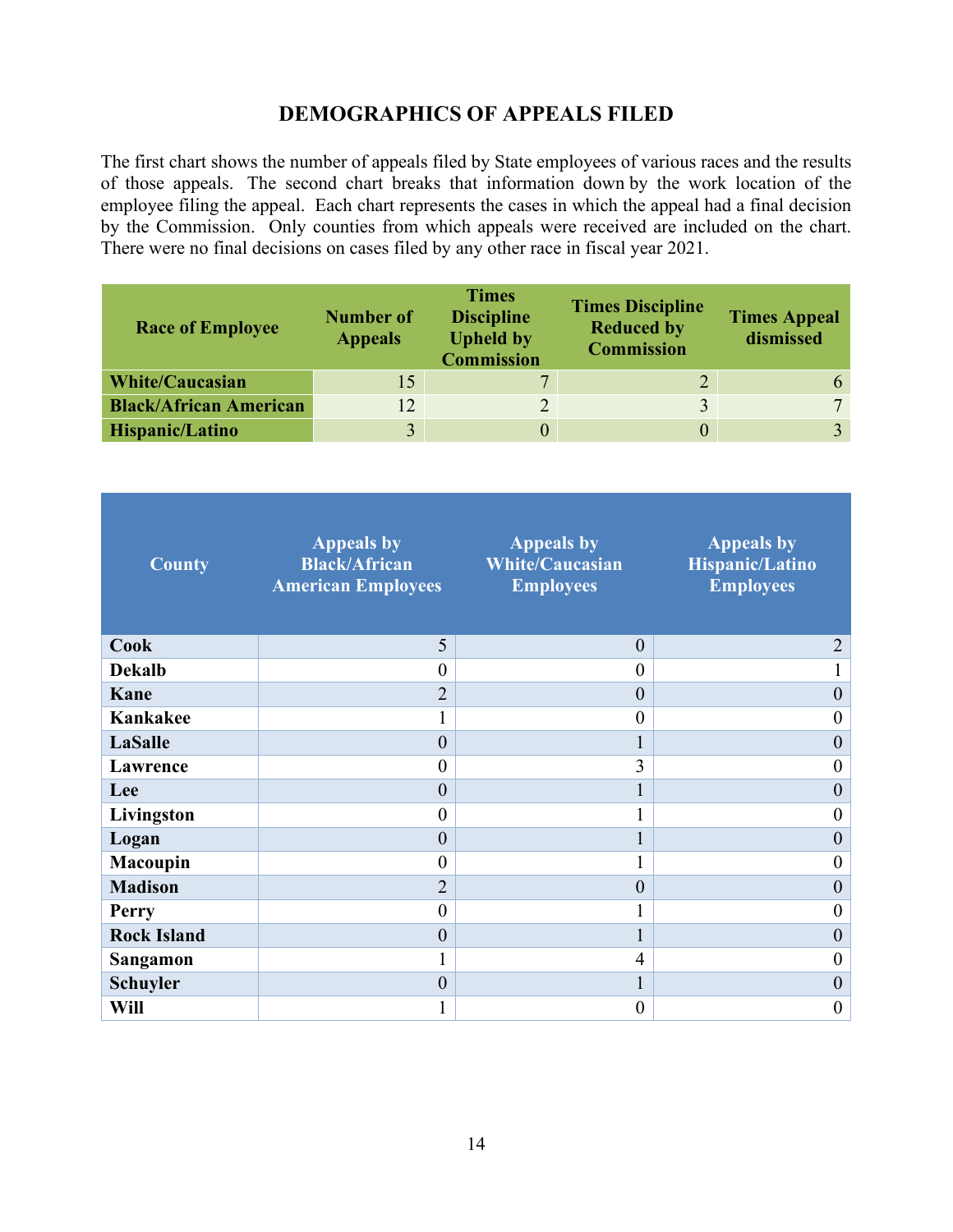|  |  | <b>DECISIONS OF THE COMMISSION</b> |
|--|--|------------------------------------|
|--|--|------------------------------------|

| A. Substantive Actions by the Commission                                                     | FY 17            | FY 18            | FY 19            | <b>FY20</b>      | FY21             |
|----------------------------------------------------------------------------------------------|------------------|------------------|------------------|------------------|------------------|
| Appeals granted:                                                                             |                  |                  |                  |                  |                  |
| Employees reinstated with suspension                                                         | 8                | 5                | 6                | 5                | 4                |
| Employees reinstated with no suspension                                                      | 1                | 1                | $\boldsymbol{0}$ | 1                | $\mathbf{1}$     |
| Layoff appeal granted                                                                        | $\boldsymbol{0}$ | $\boldsymbol{0}$ | $\theta$         | $\boldsymbol{0}$ | $\boldsymbol{0}$ |
| Rule Violation appeal granted                                                                | $\theta$         | 1                | $\theta$         | $\boldsymbol{0}$ | $\theta$         |
| Declaratory Ruling request granted                                                           | $\theta$         | $\boldsymbol{0}$ | $\boldsymbol{0}$ | $\theta$         | $\boldsymbol{0}$ |
| Allocation appeal granted                                                                    | $\boldsymbol{0}$ | $\boldsymbol{0}$ | $\overline{0}$   | $\boldsymbol{0}$ | $\boldsymbol{0}$ |
| Suspension appeal granted                                                                    | 1                | 1                | $\theta$         | $\overline{0}$   | $\boldsymbol{0}$ |
| <b>Subtotal</b>                                                                              | 10               | $\underline{8}$  | $\underline{6}$  | $\underline{6}$  | $\overline{5}$   |
| Appeals denied:                                                                              |                  |                  |                  |                  |                  |
| Discharge appeal denied                                                                      | 13               | 16               | 6                | 1                | 9                |
| Position Allocation denied                                                                   | $\boldsymbol{0}$ | $\boldsymbol{0}$ | $\theta$         | $\overline{0}$   | $\boldsymbol{0}$ |
| Layoff appeal denied                                                                         | $\theta$         | $\boldsymbol{0}$ | 0                | $\boldsymbol{0}$ | $\theta$         |
| Geographical Transfer appeal denied                                                          | $\theta$         | $\boldsymbol{0}$ | $\overline{0}$   | $\theta$         | $\boldsymbol{0}$ |
| Suspension appeal denied                                                                     | 3                | 1                | 1                | $\boldsymbol{0}$ | $\boldsymbol{0}$ |
| Rule Violation appeal denied                                                                 | 1                | $\overline{2}$   | 3                | 1                | 3                |
| Declaratory Ruling request denied                                                            | $\boldsymbol{0}$ | $\mathbf{0}$     | $\boldsymbol{0}$ | $\boldsymbol{0}$ | $\boldsymbol{0}$ |
| Demotion appeal denied                                                                       | $\boldsymbol{0}$ | $\boldsymbol{0}$ | 1                | $\boldsymbol{0}$ | $\boldsymbol{0}$ |
| <b>Subtotal</b>                                                                              | 17               | <u> 19</u>       | <b>11</b>        | $\overline{2}$   | 12               |
| <b>Total Substantive Actions</b>                                                             | <u>27</u>        | $\underline{27}$ | <u>17</u>        | $\underline{8}$  | <u> 17</u>       |
| B. Appeals dismissed with no decision on the<br>Merits or interlocutory appeals <sup>2</sup> |                  |                  |                  |                  |                  |
| Discharges                                                                                   | 17               | 16               | 15               | 16               | 13               |
| Demotions                                                                                    | $\boldsymbol{0}$ | $\boldsymbol{0}$ | $\overline{2}$   | $\boldsymbol{0}$ | $\overline{2}$   |
| Allocations and Declaratory Rulings                                                          | $\overline{0}$   | $\overline{0}$   | $\boldsymbol{0}$ | $\overline{0}$   | $\overline{0}$   |
| Layoff appeals                                                                               | $\boldsymbol{0}$ | $\boldsymbol{0}$ | $\boldsymbol{0}$ | 1                | $\boldsymbol{0}$ |
| Geographical Transfers                                                                       |                  | $\boldsymbol{0}$ | $\boldsymbol{0}$ | 1                | $\boldsymbol{0}$ |
| Suspensions                                                                                  | 1                | 6                | 1                | $\overline{4}$   | $\overline{2}$   |
| <b>Rule Violations</b>                                                                       | $\overline{2}$   | 1                | $\mathbf{1}$     | 7                | $\mathbf{1}$     |
| <b>Total Non-Substantive Actions</b>                                                         | $\underline{21}$ | 23               | 19               | $\underline{29}$ | <u>18</u>        |
| C. Appeals Pending at end of FY                                                              | 21               | 20               | 15               | 21               | 16               |
| D. Appeals Closed or Pending at end of FY                                                    | 69               | 70               | 51               | 58               | 51               |

<span id="page-14-0"></span> $<sup>2</sup>$  Includes appeals dismissed due to settlement, withdrawal, default (failure to appear or failure to respond to Commission</sup> inquiry) lack of jurisdiction, or other reasons.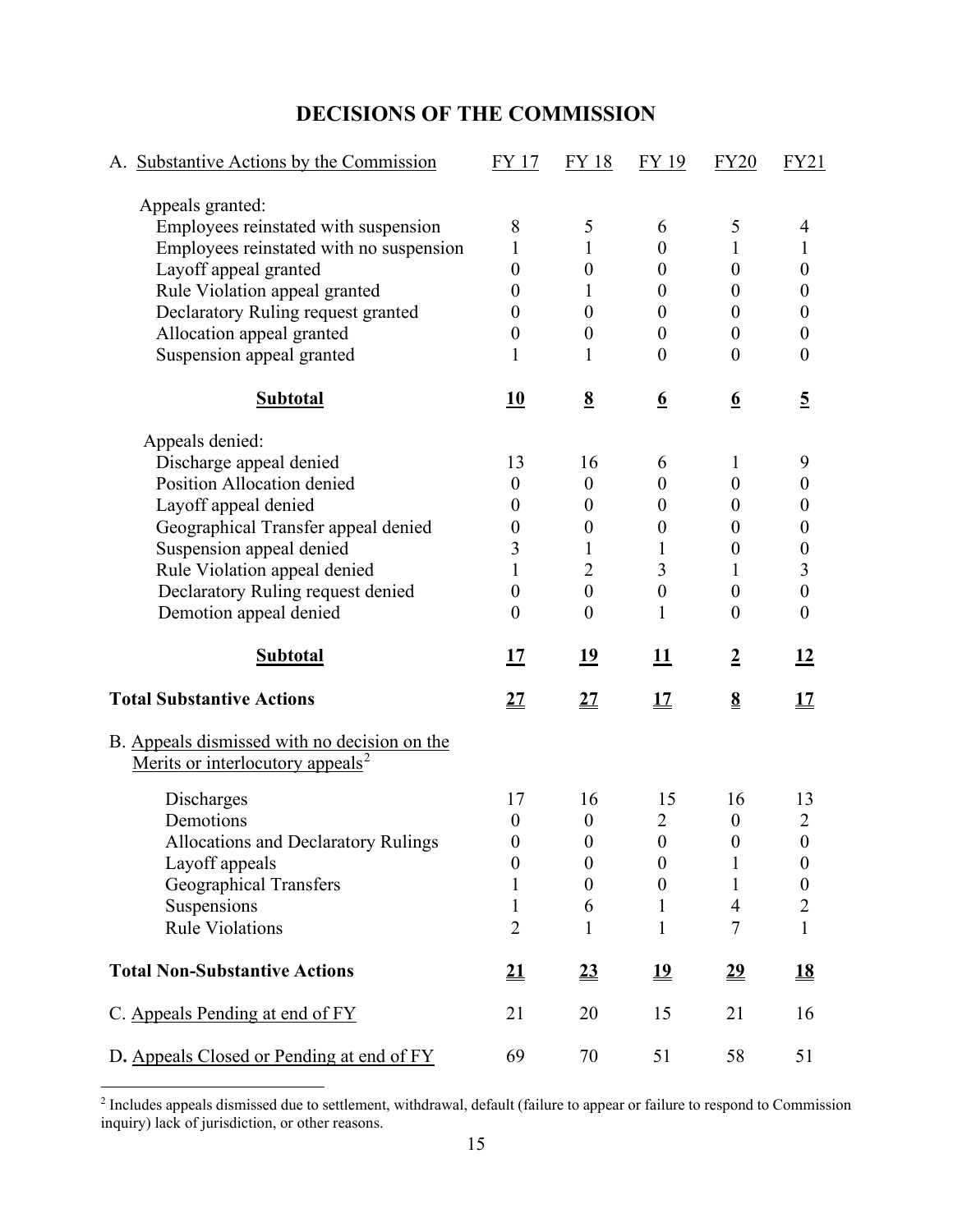# **COMMISSION WORKLOAD Total Appeals Closed or Pending**



As of June 30, 2021, there were a total of 16 appeals pending, with two of those from fiscal year 2020.

The chart below reflects the processing time for appeals that were concluded during fiscal years ended June 30. The time is calculated from the date the appeal was filed to the date the final decision of the Commission was rendered. This calculation is consistent with that reported on the Public Accountability Report issued by the Office of the Comptroller.



**AVERAGE PROCESSING TIME (The goal is 180 days or less.)**

The average processing time of 214 days for fiscal year 2021 was over the goal of 180 days because of uncertainty and the technological adjustments needed during the Covid-19 pandemic.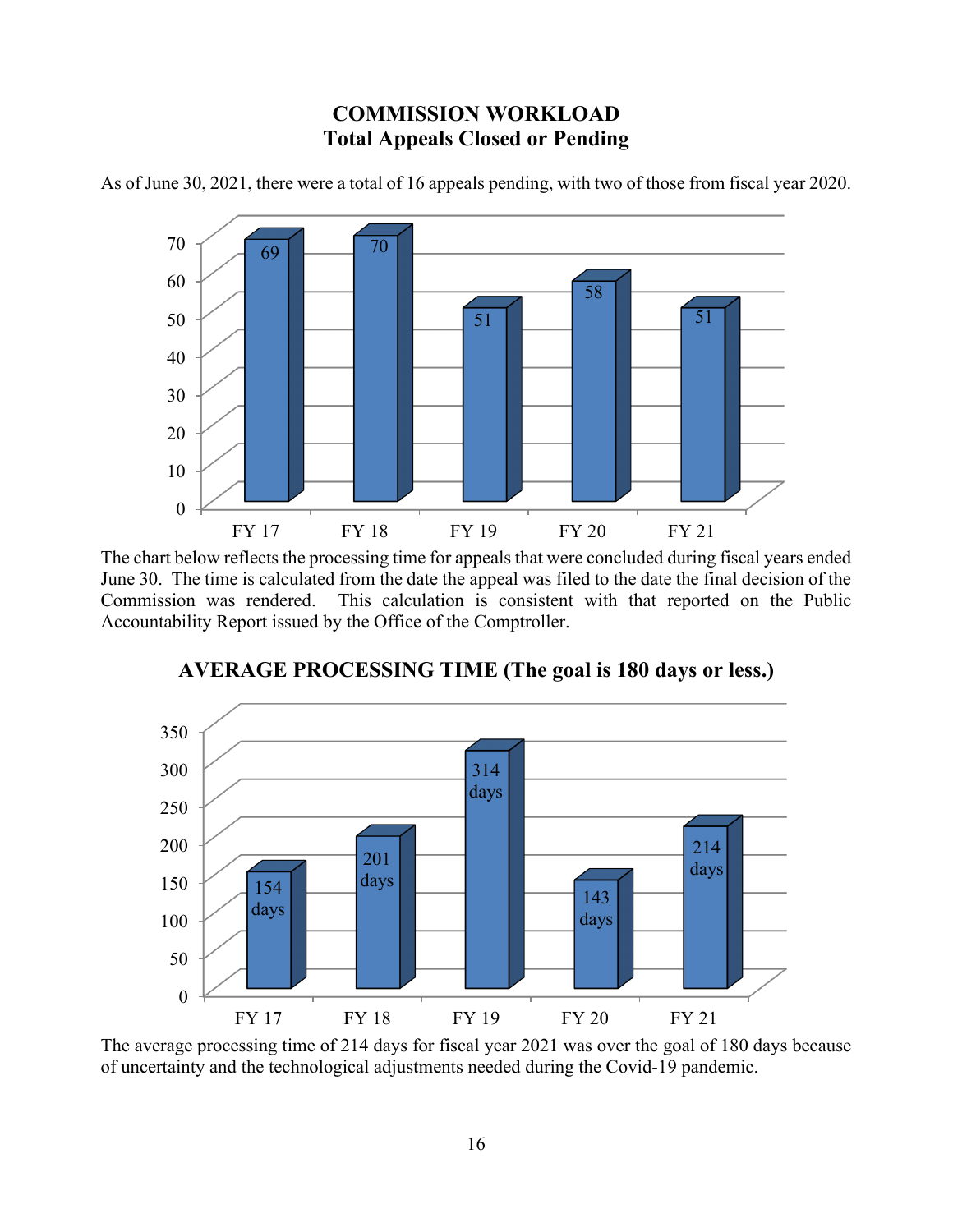#### **ADMINISTRATIVE REVIEW**

Parties that wish to appeal decisions of the Commission may do so in accordance with the provisions of the Administrative Review Law (735 ILCS 5/Article III). The following chart shows the number of administrative reviews compared to the number of appeals filed with the Commission for each fiscal year. If an appeal was filed during fiscal year 2020 and one of the parties filed for Administrative Review during fiscal year 2021, the statistic will be counted for fiscal year 2020.



The following table shows the results and status of Administrative Reviews that were filed for fiscal years 2012 through 2021. This table shows Administrative Reviews by the year the appeal was filed, not by the year a court decision is ultimately rendered. The total of number of Administrative Review decisions can exceed the total number filed for the same year because decisions by both the Circuit Court and Appellate Court (if the Circuit Court decision was appealed) are counted separately.

|                                    | 2012           | 2013           | 2014           | 2015           | 2016           | 2017           | 2018           | 2019     | 2020           | 2021     |
|------------------------------------|----------------|----------------|----------------|----------------|----------------|----------------|----------------|----------|----------------|----------|
| CSC upheld in<br>Circuit Court     | 5              | 6              | $\overline{4}$ | $\overline{0}$ | 6              | $\overline{4}$ | 5              | $\theta$ | $\overline{2}$ | $\theta$ |
| CSC reversed in<br>Circuit Court   |                | $\theta$       | $\overline{0}$ |                | $\overline{0}$ | $\theta$       | $\theta$       | $\theta$ | $\theta$       | $\Omega$ |
| CSC upheld in<br>Appellate Court   | $\overline{2}$ |                | $\overline{2}$ |                | 1              | 1              | $\theta$       | $\theta$ | $\theta$       | $\theta$ |
| CSC reversed in<br>Appellate Court | $\overline{0}$ | $\overline{0}$ | $\overline{0}$ | $\overline{0}$ | $\overline{0}$ | $\overline{0}$ | $\theta$       | $\theta$ | $\overline{0}$ | $\theta$ |
| Remanded                           | $\overline{2}$ |                | $\overline{0}$ |                | $\theta$       | $\theta$       | $\theta$       | $\theta$ | $\overline{0}$ | $\Omega$ |
| Pending on 6/30                    | 2              | $\overline{2}$ | $\overline{2}$ | 4              | 3              | 5              | $\overline{2}$ |          | 9              |          |